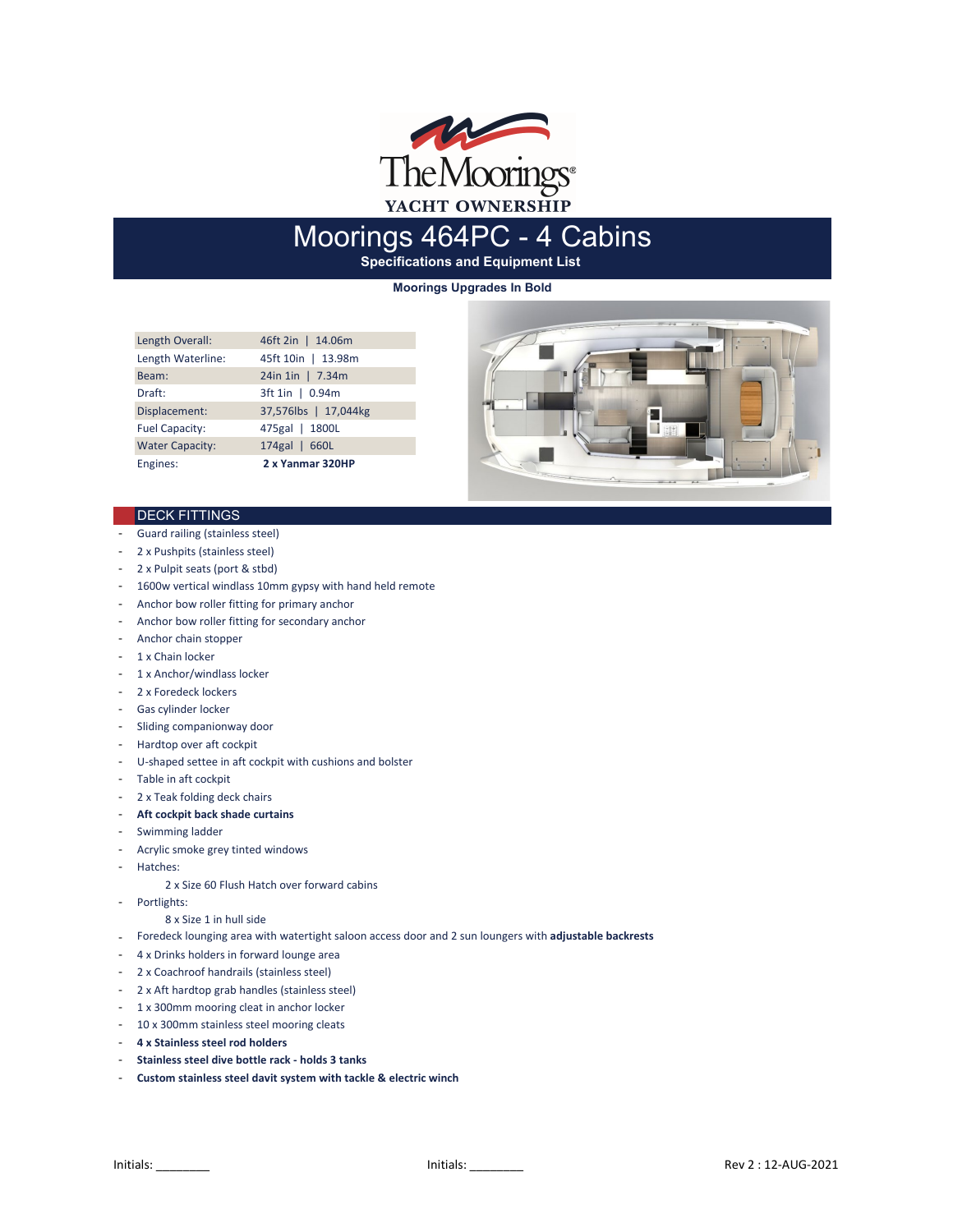## FLYBRIDGE

- Helm station console
- Staircase from aft cockpit to flybridge with LED courtesy lighting
- U-shaped upholstered settee
- Wetbar unit with sink and faucet and GRP worktop
- **Refrigerator in Flybridge Wetbar 12V**
- **Electric grill on flybridge wetbar**
- Life raft locker
- Central fixed cocktail table with drink holder recess
- Guard railing around aft section of flybridge (stainless steel)
- Acrylic windscreen around fwd section of flybridge
- **Flybridge enclosure front and sides only with aft sunshade curtain**
- Hardtop over flybridge
- Hardtop supports
- Overhead lighting
- Drinks holders
- Sunbed aft of settee
- Stowage beneath settee cushions
- Forward facing lounge settee on port

#### **SALON**

- **Silvertex "Macadamia" upholstery**
- Laminate finishes with solid wood trims
- Folding saloon table with two fixed legs
- Settee L-shape
- Sofa on starboard
- Wear resistant laminate flooring
- LED overhead lighting
- Stowage space under starboard settee cushions
- Front doorway access to foredeck
- **Interior saloon blinds front & side windows**

## **GALLEY**

- Staron galley worktop surfaces
- Single lever mixer faucet with pull out sprayer
- Single stainless steel sink
- Dish and cutlery drying recess with drainage
- Stainless steel upper refrigerator compartment and lower refrigerator / freezer compartment
- **Additional freezer (12V) installed in galley**
- 4-burner stove
- Convection microwave oven
- Gas solenoid shut-off valve with control at switch panel & warning light at cooker
- Gas detectors in each hull connected to alarm in saloon
- Gas cylinder regulator in dedicated LPG locker
- Separate garbage bin locker
- Stowage space in shelf lockers
- Spice rack
- 4 x Galley drawers
- 1 x Pot storage drawer
- Smoke detector / alarm
- Carbon monoxide detector / alarm

# INTERNAL HELM STATION

- Internal Helm Console
- LED overhead lighting
- Helm seat with backrest integrated with starboard sofa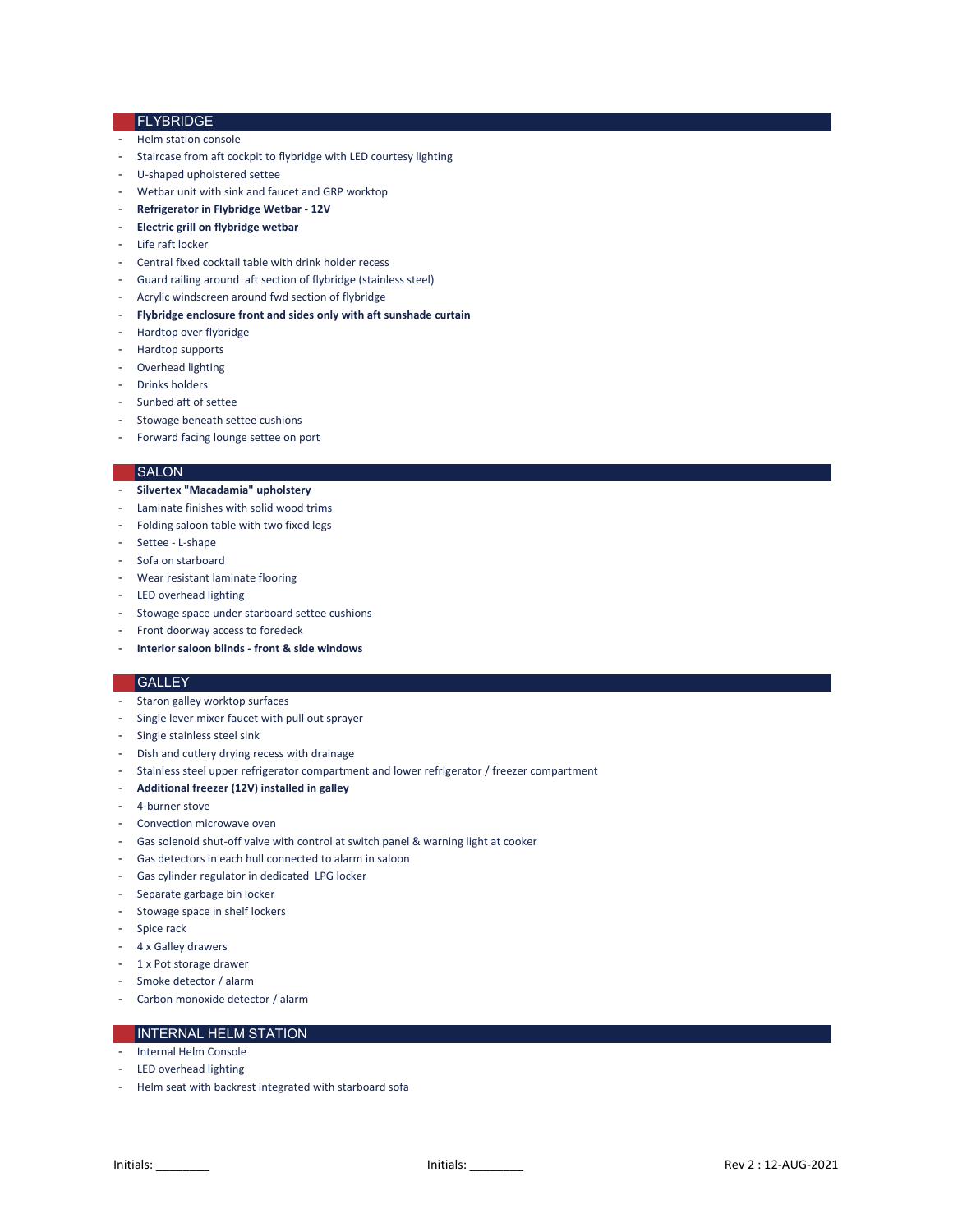# CABINS x 4

- Laminate finishes
- Queen size berth (2025mm x 1720mm or 80" x 68")
- Bedside tables
- Headboard
- Hanging locker with lower shelf
- LED overhead lighting
- LED reading lamps
- Overhead roller blinds for privacy
- Large open shelves
- Stowage drawers under bunk
- Large hull window incorporating portlight and slatted blind
- Transom windows with slatted blind (aft cabins only)
- Carbon monoxide detector / alarm
- **Full length mirrors**
- **Ventilation fans in cabins**

#### HEADS COMPARTMENTS x 4

- Washbasin with basin mixer and Staron top
- Vanity locker with mirror
- Towel rail
- Shower area with lever mixer and adjustable shower rose
- Shower sump with automatic drainage
- LED Overhead lighting
- Overhead roller blinds for privacy
- Hull window with slatted blind
- **Electric Toilets salt and fresh water flush**

## ENGINES & CONTROLS

- Double lever throttle / gearshift control
- Sound deadening panels in engine room
- 2 x Engine room ventilation fans and ducting
- **2 x Yanmar 320hp engines**
- 2 x Propellers 4-blade fixed
- 2 x Fuel deck fillers
- 2 x Fuel filter / water separators
- 2 x Fuel tanks 475USgal / 1800Ltr total capacity
- 2 x Exhaust skin fittings (stainless steel)
- 2 x Exhaust water locks
- 2 x Cooling water inlet strainers
- 2 x Exhaust cooling water temperature sensors with audible alarms at helm
- 2 x Moisture eliminating grilles
- **Bow thruster**

## ELECTRICAL INSTALLATION

- **110V Shore Power Pack Includes:**
	- **2 x 30AMP port & 2 x 30AMP starboard shore power inlets with 2 x heavy duty 50ft shore powerlines**
	- **AC switch panel**
	- **AC outlets in cabins, galley, & switchpanel**
	- **Fusion Marine Stereo with docking station in saloon. Includes Bluetooth, USB & AUX connectivity**
- **2 x Fusion Marine speakers in saloon**
- **2 x Fusion Marine speakers in aft cockpit**
- **2 x Fusion Marine speakers in forward lounge area**
- **2 x Fusion Marine speakers on flybridge**
- **Wired remote control in forward lounge area, aft cockpit, & flybridge**

-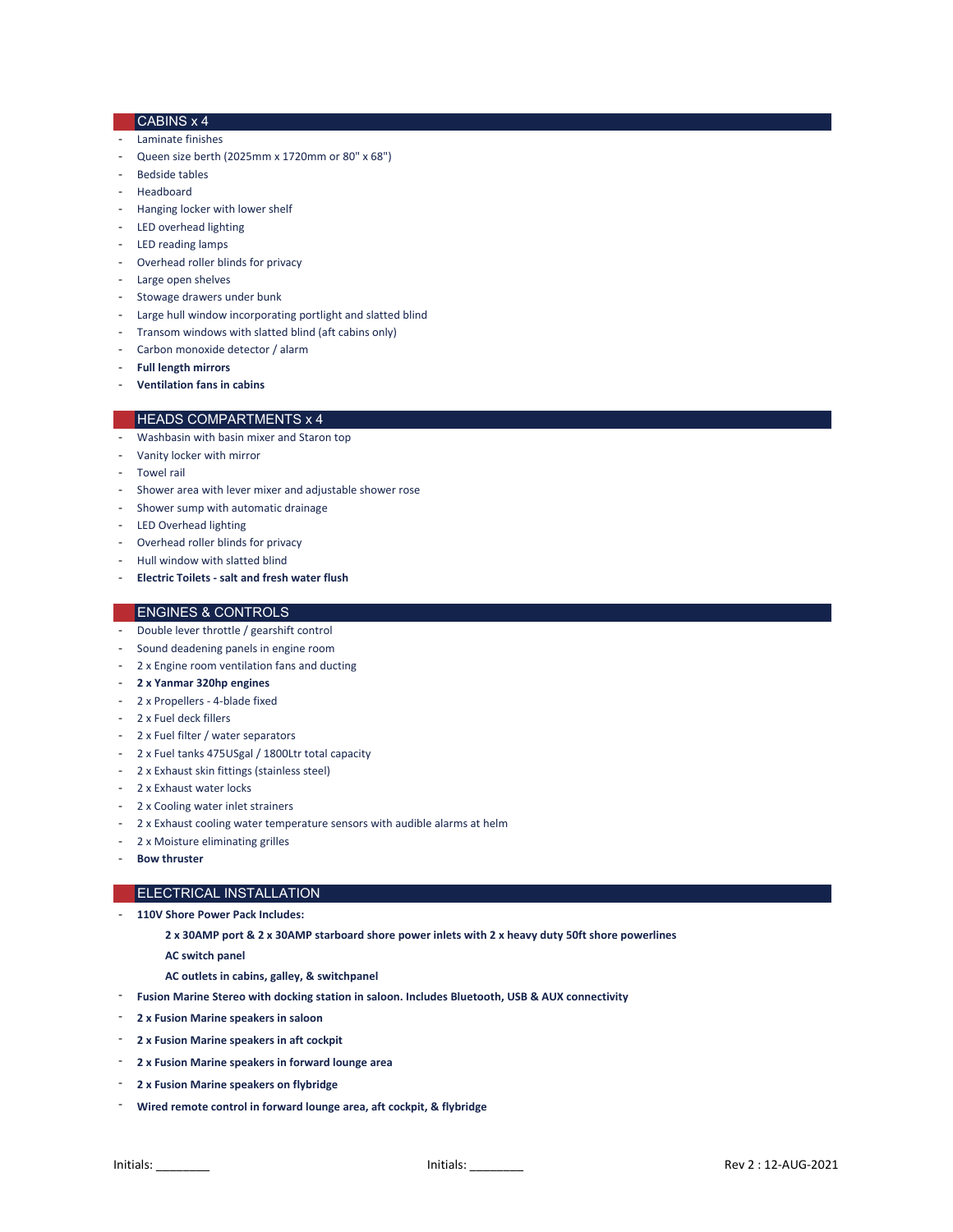- **Motorized TV lift in saloon**
- **TV**
- **Raymarine base pack includes:**
	- **VHF (Multizone with AIS receiver) at nav desk & additional VHF handset at helm**
	- **p70 colour autopilot display**
	- **GPS**
	- **1 x Axiom 16" Multifunction display at helm for digital systems monitoring**
	- **Retractable depth transducer**
- **Rear-view Raymarine camera**
- **Forward-facing Raymarine camera with augmented reality function**
- **Digital Switching. Includes:** 
	- **1 x AXIOM12 Multifunction display in saloon**
	- **2 x 6-Way membrane switch (Saloon and Helm Station)**

### **Control of all 12V DC systems. Monitoring of all batteries, all fluid levels, and critical alarms**

- LED Courtesy lights at stairways
- LED Bi-colour & stern navlights
- 12v DC switch panel
- 1 x 12v outlet sockets at helm station
- 1 x Double USB sockets at helm station
- 1 x Double USB sockets at nav desk
- 1 x Double USB socket in each cabin
- 1 x Magnetic mobile phone charger in saloon
- 4 x House batteries
- **2 x Additional house batteries**
- **Upgrade standard lead acid house batteries to AGM batteries (6 total)**
- 4 x Engine starter batteries 100Ah AGM type
- **Link engine starter batteries to house batteries. Operated from Multifunction display at helm**
- 1 x House battery isolator switch
- 2 x Engine starter battery isolator switches
- 2 x Alternators, standard with engines
- 1 x Electrical spares kit: fuses, relays, fuse holders
- 1 x Electric fog horn with control at helm station
- 3000W 110V Inverter for convection microwave oven
- **Additional Inverter: 12V 110V/3.0 kW inverter with 120A charge rate, including remote operation panel**
- **Genset Northern Lights 9kW**
- **Airconditioning system with sound enclosures, soft start technology and upgraded control panels**
- **2 x 150w solar panels fitted to hardtop**
- **Underwater Lights 2 x blue mounted in stern**

### **PLUMBING INSTALLATION**

- Hot and cold pressurized fresh water system consisting of:
- 2 x Water tanks, 185USgal / 700ltr total capacity with level reading and gauges
- 2 x Fresh water pressure pump with accumulator tank
- 2 x Hot water cylinders 12USgal / 46ltr total capacity

- **Deck wash fitting & pump - triple wash - dual fresh/salt water system on foredeck and fresh water outlets on flybridge and in aft cockpit**

- 4 x Automatic shower drain pumps
- Holding tanks, 45USgal / 170ltr total capacity
- 2 x Electric bilge pumps (keel sump) with float switches and alarm at switch panel
- 2 x Manual bilge pumps
- 2 x High water bilge float switches with alarm at switch panel
- 2 x Electric bilge pumps (engine room) with flat switch and warning light at switch panel
- Freshwater connection